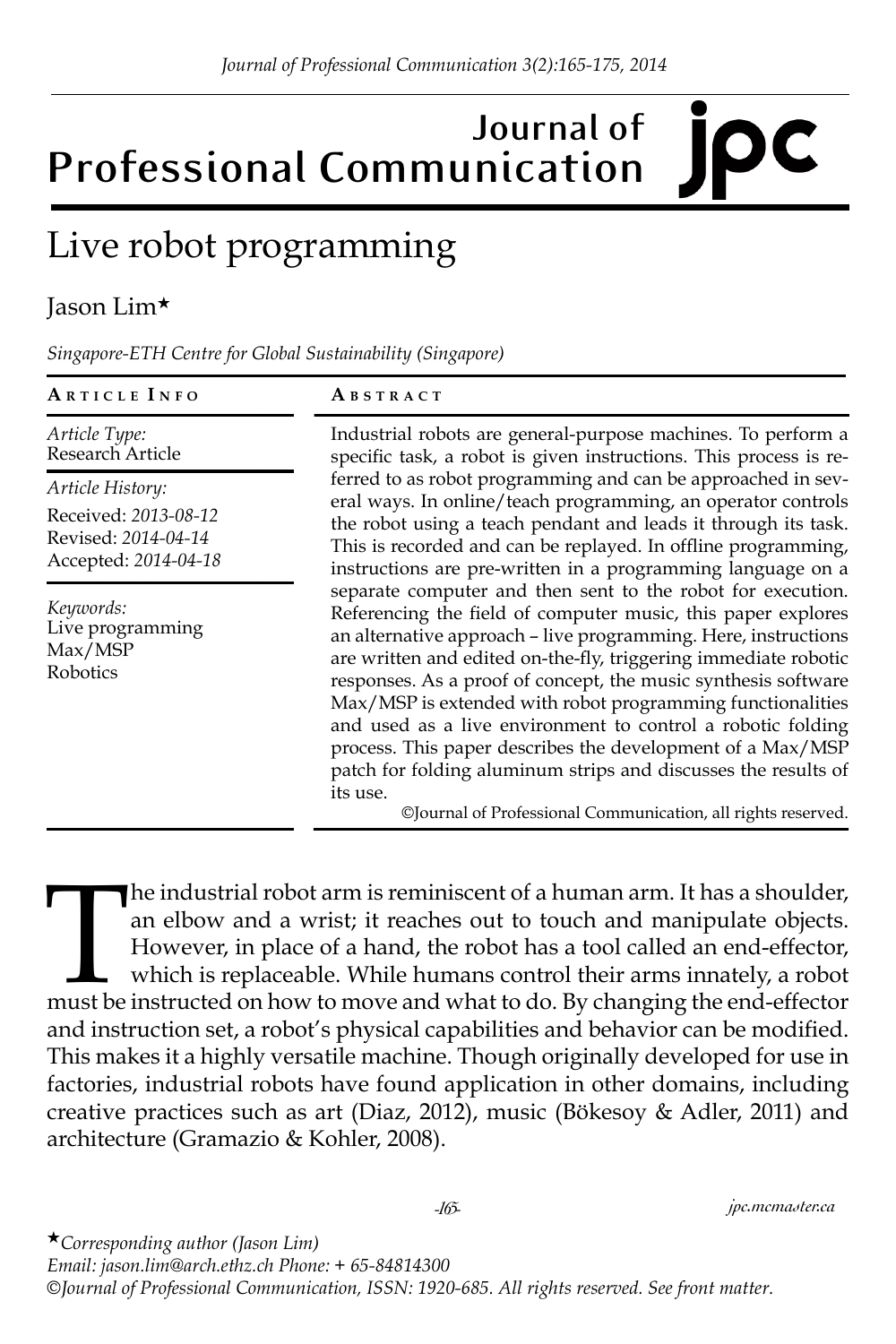Programming may be understood as a means to communicate a robot user's intention to the machine. The two standard robot programming approaches are online and offline. A third approach, live programming, is proposed as an alternative. Conceptually, the three can be likened to different pedagogical methods – ways of teaching a robot what it needs to do. An online program is a demonstration; an offline program resembles an instructional manual; while a live program aspires to be conversational.

A case study is set up to explore the potentials of the live programming approach. The music synthesis software Max/MSP is extended with custom robot programming functionalities and used as a live environment to control a robotic folding process. A Max/MSP program (patch) is written that provides a lightweight robotic arm with real-time instructions on how to fold thin aluminium strips. The objective is to produce a variety of folded forms by running the patch or editing it on-the-fly. The development and use of the patch is described and the merits and drawbacks of live programming as a means of human-robot interaction is discussed.

#### Online programming – teaching by demonstration

Online programming encompasses *teach pendant* and *lead-through programming*. A human operator runs a robot through an entire process by controlling it via the teach pendant, a handheld control terminal, or by manually leading it. The sequence of motions and actions performed in this demonstration is recorded as a program that can be replayed.

Online programming is intuitive because it involves the direct manipulation of the robot. Thus, one of its key advantages is accessibility. It is an effective approach for programming processes that require repetition. However, a program created in this way is highly specific. If the robotic process changes, the program cannot be modified and reused. For example, to produce a range of unique folded forms, the robot has to be retaught from scratch each time. In this case, online programming would be too time-consuming to be practical.

#### Offline programming – writing an instruction manual

In offline programming, instructions are created separately on a computer. They have to be written in a programming language which the robot can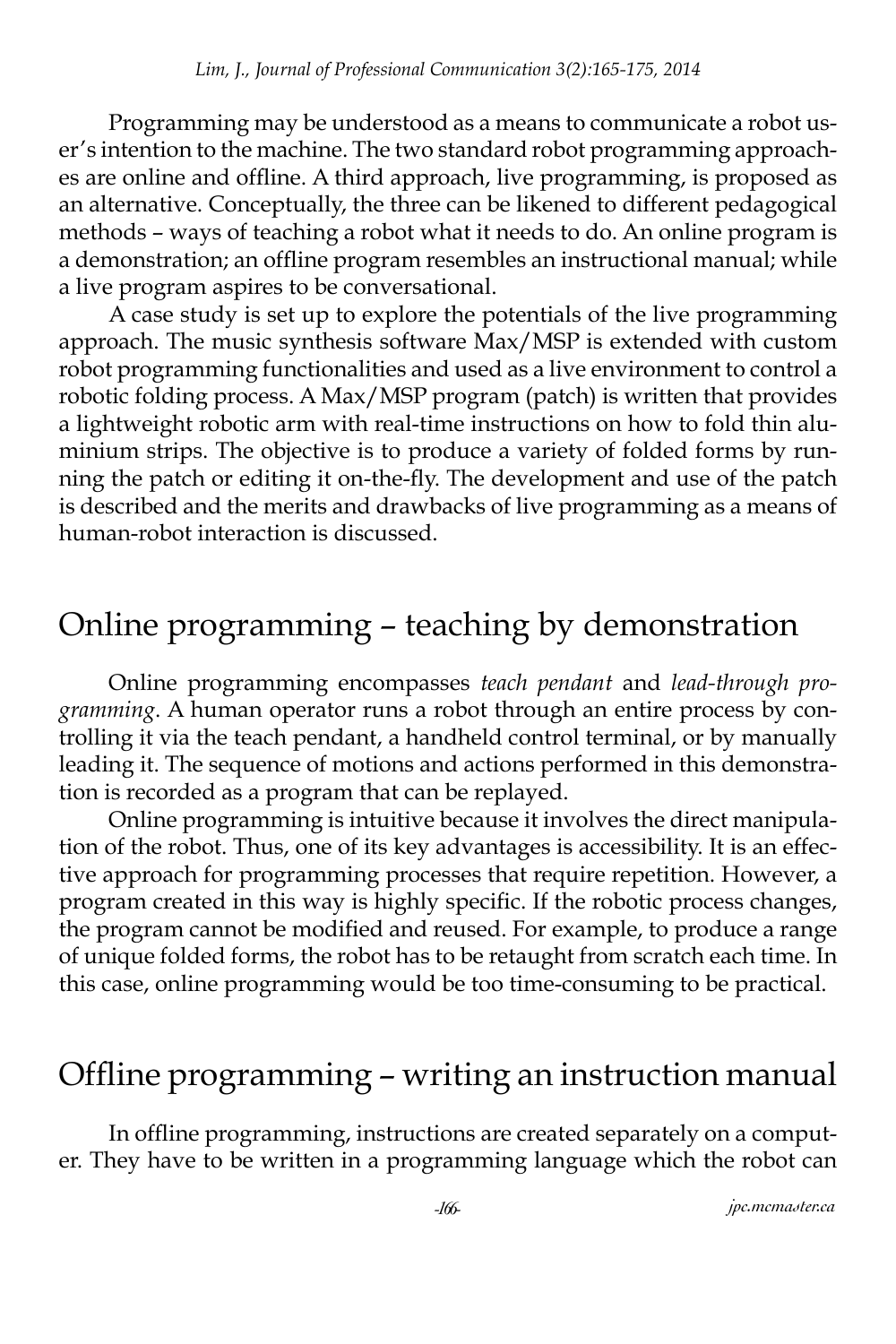interpret. Robot manufacturers provide such languages which are specific to their machines. A program is written, saved and uploaded to the robot, which then either completes the task or fails due to an unanticipated contingency. Offline programming may be likened to writing a manual. The task is known in advance, instructions are pre-written and once published/uploaded, cannot be changed.

One disadvantage of offline programming is its inaccessibility. Users have to learn the syntax and semantics of a robot programming language before being able to use it. Furthermore, these languages are often inexpressive and use technical notations; this raises the difficulty of reading and writing such programs. However, complex logics are easier to express in programming languages as they offer constructs such as conditionals and loops for structuring code. Furthermore, an offline program may be generalized. For example, by accepting an angle argument, a single program can produce different folds.

#### Live programming – having a conversation

In conventional programming practices, code is written or edited, then compiled into a program and subsequently run. There is a significant delay between a programming action and produced results. Live programming eliminates compilation and combines the two remaining steps into one. Code changes yield immediate feedback.

In a live robot programming scenario, the machine is in a continuous state of attention and reacts instantly to new instructions. These instructions may be notated in textual or graphical programming languages. Such a program may therefore be generalized, while a program created through online/ teach methods is specific. In comparison to offline programming, the instruction set need not be pre-planned in its entirety. A programmer may give an instruction, observe the robot's reaction and then decide on the next instruction. One responds to the other in a conversational manner.

#### Extending Max/MSP for live robot programming

Live programming is widely practiced in the field of computer music. Musicians want to utilize algorithmic procedures for composition and be able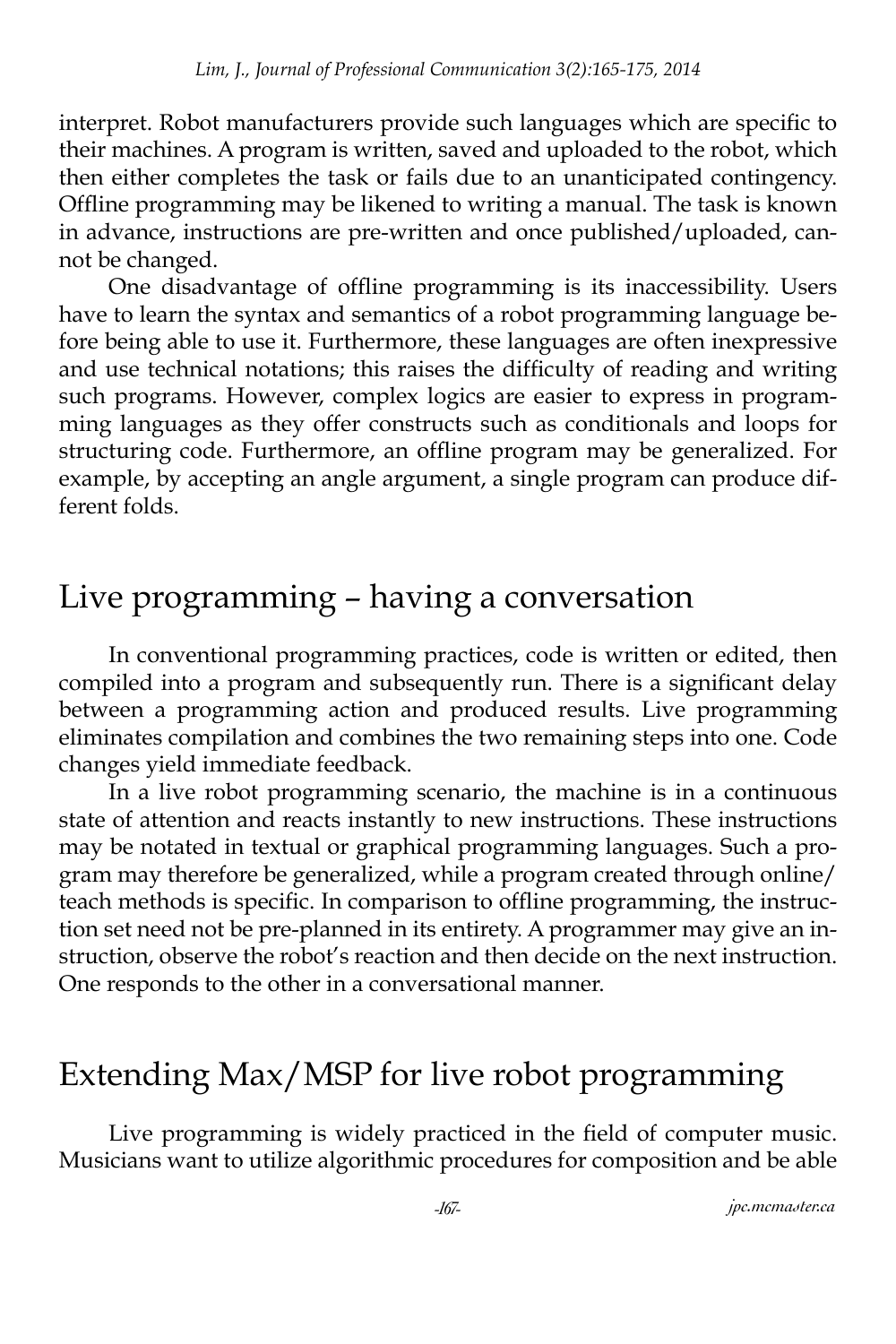to edit aural results in real-time. Many audio synthesis software systems today are thus live programming environments. Text-based examples include SuperCollider and ChucK, while graphical based examples include PureData and Max/MSP.

Max/MSP is selected as an environment to test the application of live programming concepts to robotics. A Max/MSP program, also referred to as a patch, is a data flow graph with objects as the nodes and patch-cords as the edges. It is visualized as boxes connected by lines on a canvas. Data in the form of messages is passed from one object to another. An object receives a message in its inlet, processes the data, and sends a new message out of its outlet. The way that data flows through the graph determines the patch's behavior. Max/MSP is based on a reactive dataflow programming model. The graph automatically re-executes when events such as the modification of a node or edge occur, resulting in a different outcome. This creates the live programming experience.

 A Java external is written to extend Max/MSP with robot control functionalities. It consists of a package of five classes (see Figure 1); three of them – ScriptBuilder, Listener and Sender can be directly assessed in the Max/MSP environment through the mxj object; the remaining two classes provide robot communication and command generation functionalities. As a proof of concept, a robotic folding process is programmed and controlled in Max/MSP. A Universal Robot UR5 robotic arm is used. Equipped with a pneumatically actuated gripper, it positions 1mmm thick aluminium strips in an automated clamp and folds them into different configurations. This process was originally explored by students in an architecture studio at the Future Cities Laboratory (Lim, Gramazio & Kohler, 2013), and is further developed here.



**Figure 1:** UML diagram of LiveFold Java package/external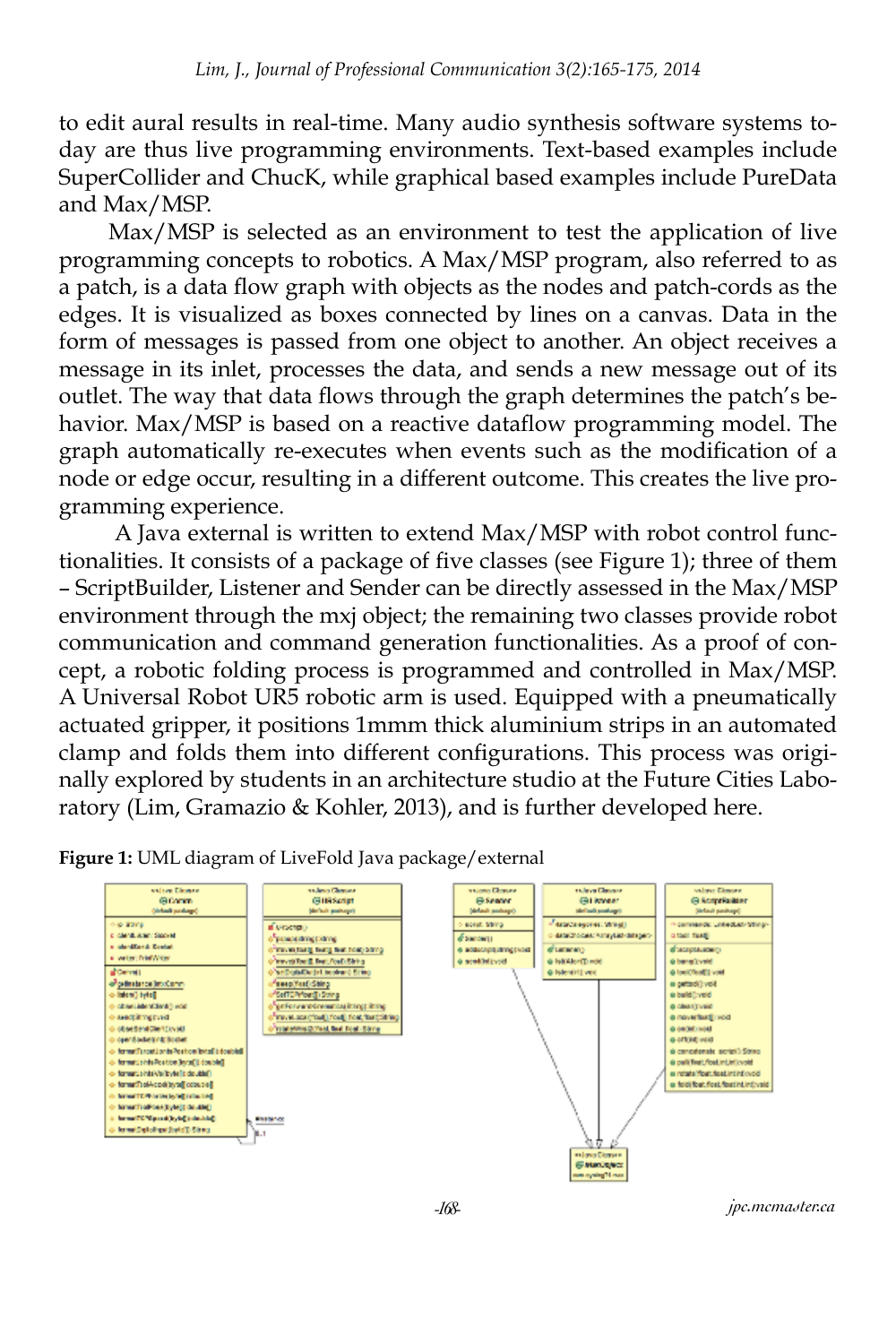#### Creating the patch

The initial version of the patch consisted of message, mxj and button objects. Three main messages (on, off and move) are the fundamental building blocks of the program. On and off messages open and close the robot's gripper and the actuated clamp, while move messages control the robot's motions. The three mxj objects are scriptbuilder, sender and listener. The scriptbuilder object interprets received messages and builds a list of robot commands. This list is passed on to the sender object, which automatically opens a socket to the robot and forwards it the commands. Meanwhile, the listener object tracks the real-time state of the robot. The buttons are mainly used to trigger multiple messages at the same time.

Robot actions were prototyped by assembling together different move and on/off messages. These messages are connected to the scriptbuilder object, which, in turn, is linked to the sender object. Any changes made to this graph, either to its nodes (adding, modifying or deleting objects) or edges (creating, deleting or re-routing patch-cords), triggers a live robotic response. Three types of actions were eventually prototyped: pull, rotate and fold (figure 2). Each action is a collection of move and on/off messages sequenced in a different way. At this point, a decision was made to encapsulate each action as a new kind of message. To do this, pull, rotate and fold functions were added to the Scriptbuilder class. Subsequently, these new messages became the fundamental building blocks of the patch.

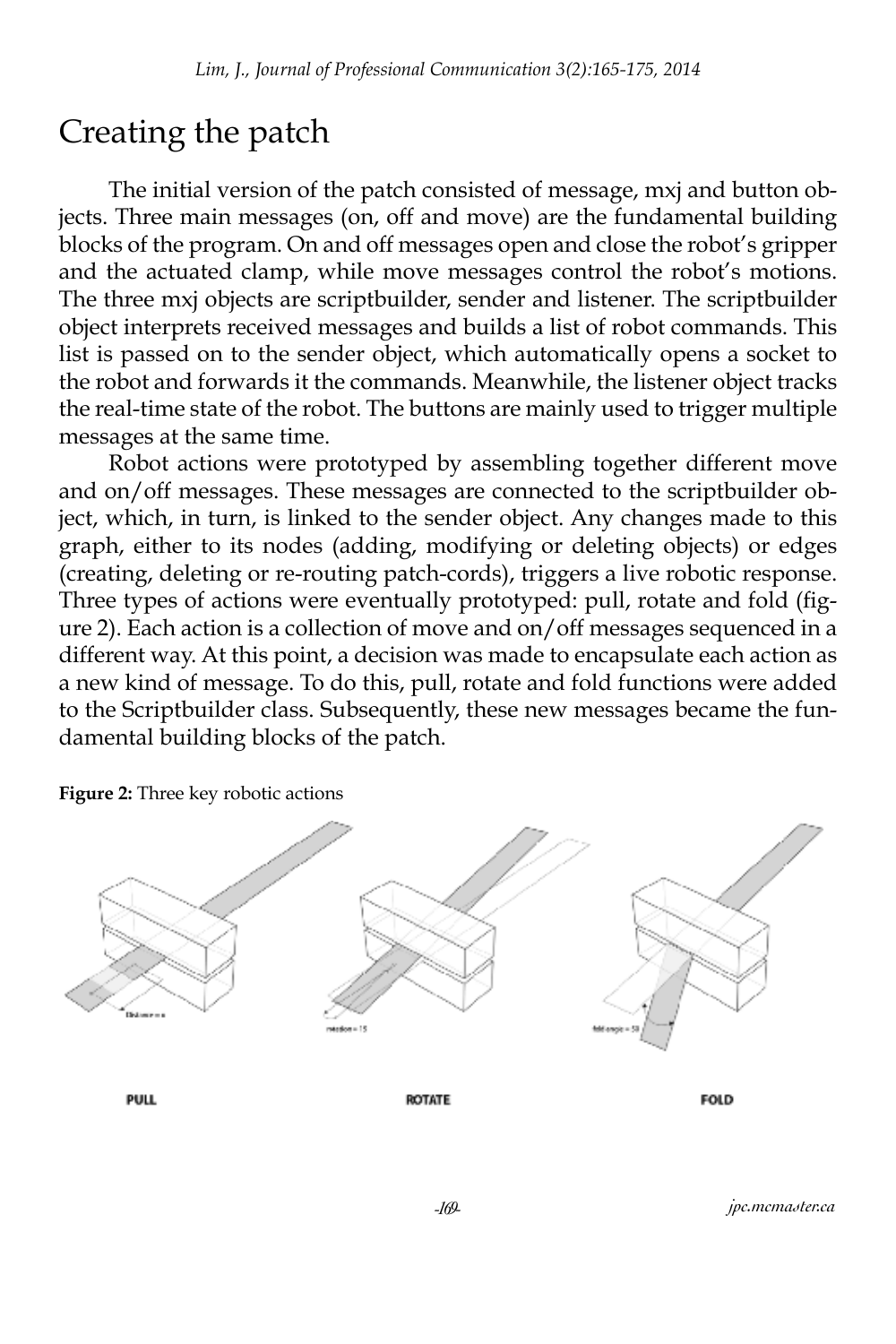The final version of the patch is composed of three functional groups: programming, listening and drawing (figure 3). The programming group is similar to initial patches, except that pull, fold and rotate messages are primarily used in place of move and on/off messages. The listening group is responsible for updating a virtual kinematic model of the robot based on its real-time state. The drawing group creates a window for visualizing this virtual robot. The listening and drawing groups are not essential for controlling the robot, but were created to give the programmer additional feedback.



**Figure 3:** Final version of patch (edit mode)

The patch may also be run in presentation mode as a simplified interface geared for real-time control (figure 4). Important user interface objects remain on the canvas and are enlarged, while the rest of the graph from the default edit mode is hidden from view. Three main buttons are exposed that trigger pull, rotate and fold robotic actions. Based on the permutation of buttonpresses, different folded forms are eventually produced.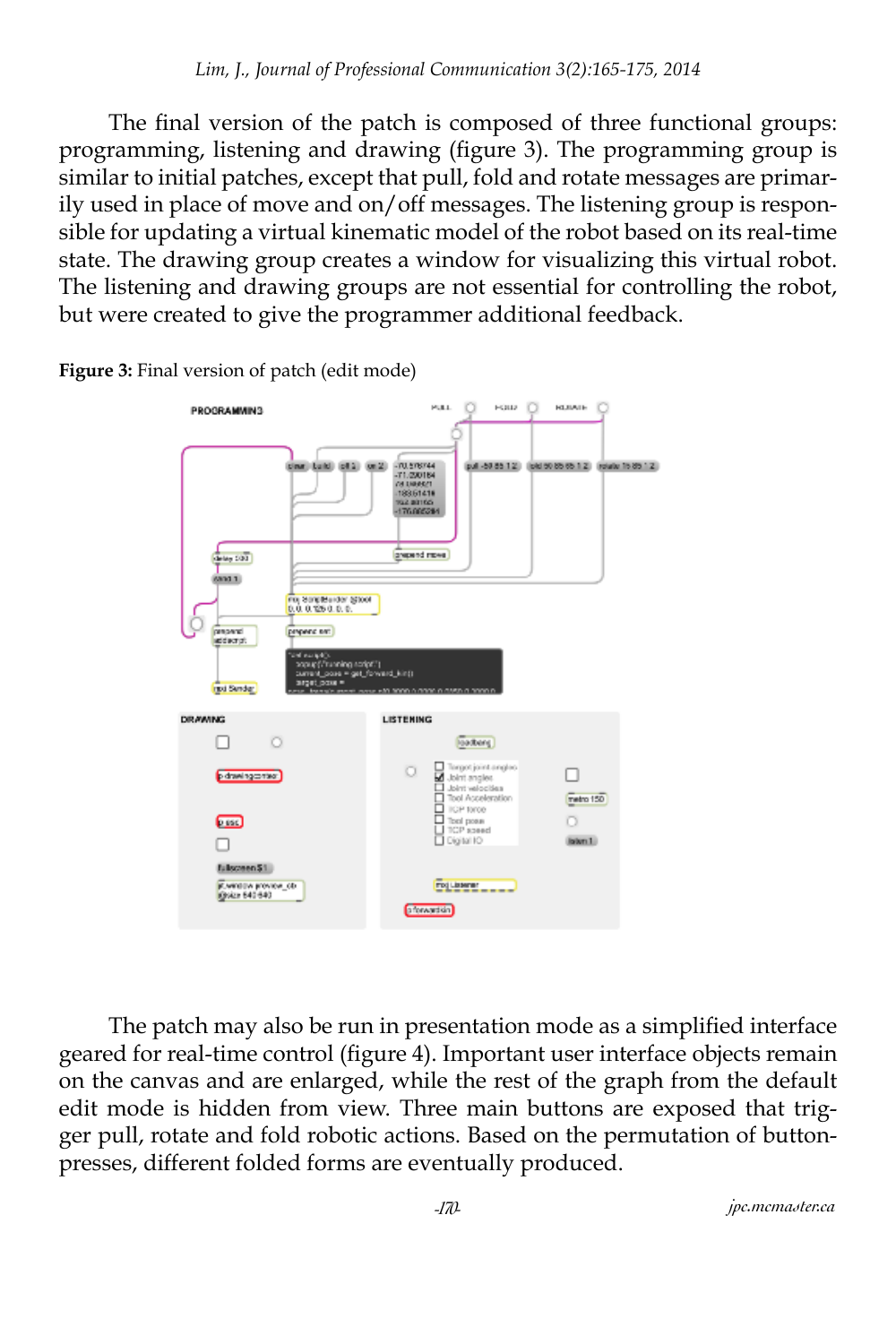**Figure 4:** Patch in presentation mode (foreground) controlling the robotic folding process (background).



#### Benefits and drawbacks

Material behaviour plays a critical role in the folding process. To get a desired fold angle, the robot has to over-fold the aluminium strip by a certain amount, and at a specific speed and acceleration. The correct values for these parameters were unknown beforehand. With the live Max/MSP patch, different values could be tested and the results immediately assessed. Consequently, the folding action was quickly calibrated and accurate folds were produced. Therefore one key advantage of live programming is that it facilitates users in gaining robotic control over unpredictable material processes.

Live programming enabled a more exploratory approach towards patch development to be taken. This is especially beneficial when the desired program outcome is vaguely defined. During the patch development process, message objects were connected in various permutations and empirically tested. A general folding concept steered this bricoleur-style (Turkle & Papert, 1990) approach. Through these rapid exploratory cycles, several robotic actions were prototyped which could produce unanticipated aesthetic effects. Furthermore, an executing program may be interrupted at any point and the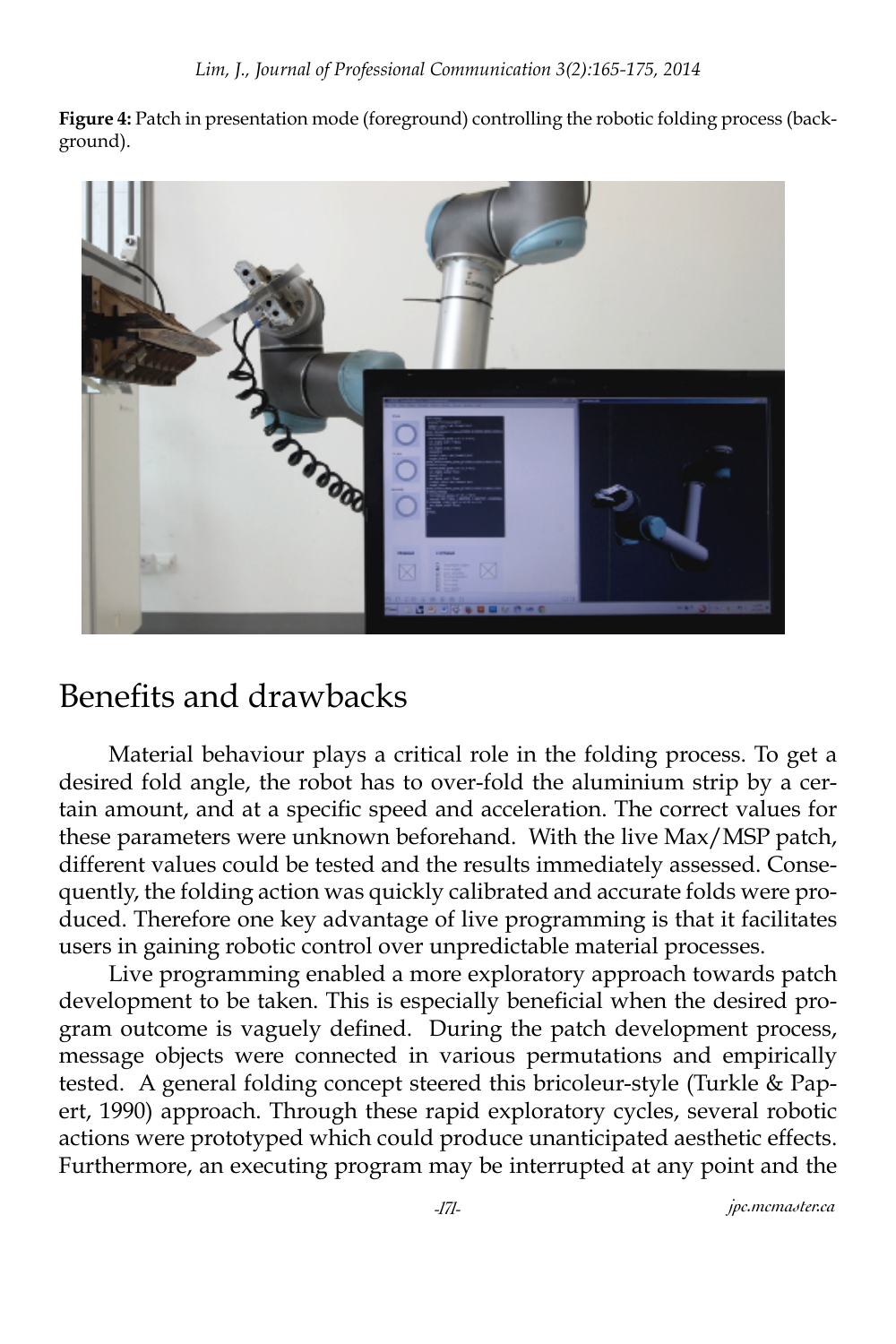folded strip physically evaluated. This informs subsequent decision-making. For example, messages may be sent in a different sequence. As a result, a strip's final form is not pre-determined, but can be designed in a more sketchlike manner.

However, 'live-ness' also presents drawbacks. Since the sender object is 'always on', care must be exercised when editing the patch in order to prevent inadvertent robotic motions that may damage the folded artifact. In certain situations, it is desirable for the robot to go 'offline'. For example, changing a single parameter in a message object automatically triggers a robot response. Instead, a programmer may want to edit multiple objects first before having the robot react. This occurs frequently at the early programming stage, when changes to the patch take place on a structural level. One solution would be to provide programmers mechanisms for toggling between live and offline states.

#### Creative and educational applications of live programming

The majority of industrial robots today are still found on the factory floor performing tasks that are repetitive and predictable. For operators of these machines, live programming offers no significant advantages over standard online or offline approaches. The question therefore arises: who are the robot users that would benefit from adopting a live programming approach?

One such group is comprised of musicians, artists and architects engaged in robotics. These users are primarily interested in creating unique robotic performances or robotic fabricated artefacts. A less prescriptive mode of humanrobot interaction robot may open up new creative avenues for exploration. For example, architects could work with material systems such as sand (Gramazio, Kohler & Willman, 2014, p. 286-301) or foam (Gramazio, Kohler & Willman, 2014, p. 84-99) with unpredictable behaviour. In these cases, some form of human decision-making or correction during the physical process is desirable. The staging of performances (Bory, 2009) involving humans and industrial robots is also becoming a subject of artistic interest and inquiry. Through live programming, artists may mediate performances in response to audience feedback and thus design more interactive experiences.

Novice robot users constitute a second group. Live programming encourages a constructivist mode of learning whereby experimentation with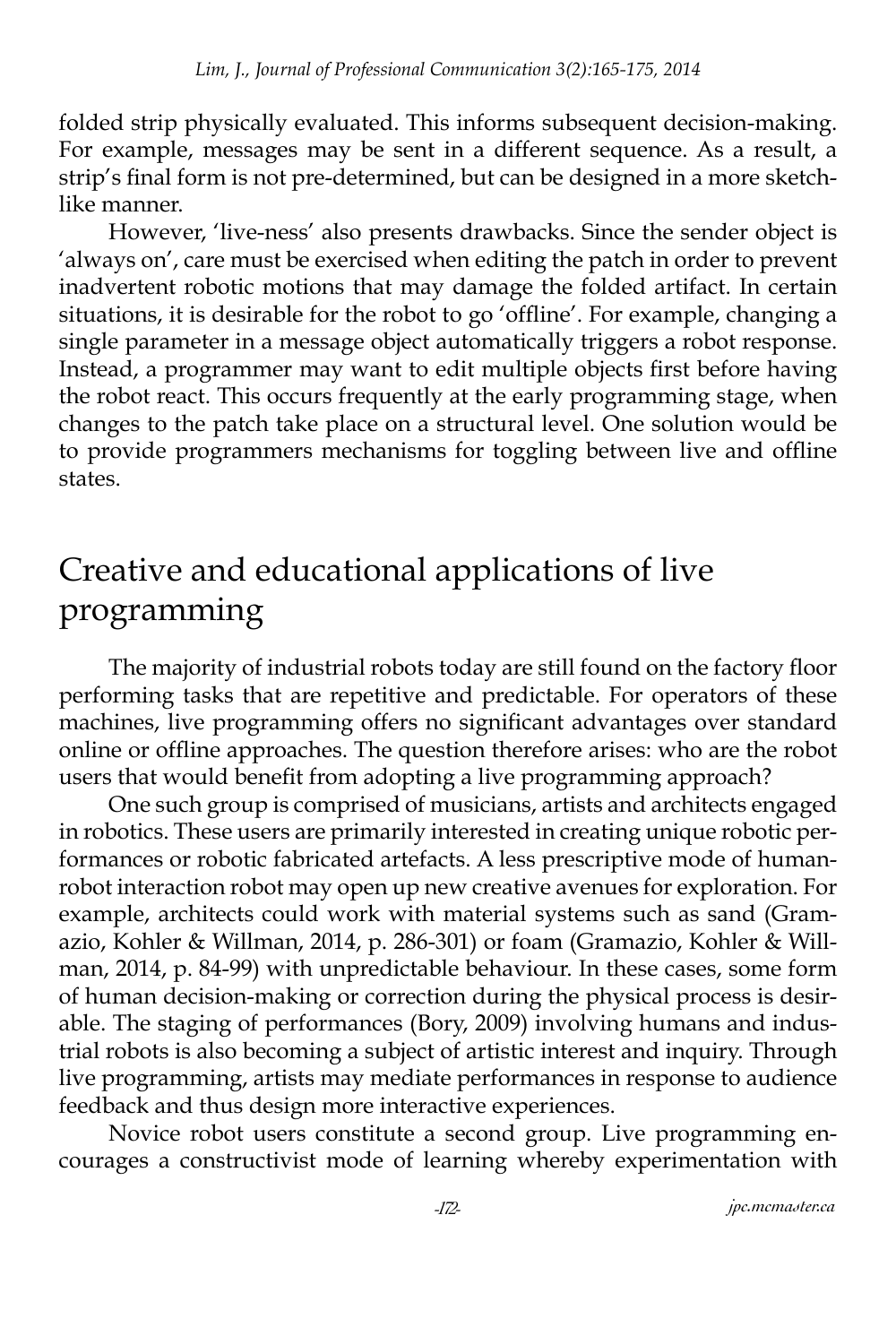code changes is rewarded by immediate robot responses. The cognitive gap between looking at code and understanding its effect is reduced (Burckhardt et al., 2010). This facilitates users in acquiring robotics knowledge and programming skills. While teaching the robot what to do, the novice is simultaneously learning more about the machine and how better to communicate with it. More open-ended forms of human-robot interaction may encourage new types of users to engage in robotics; and consequently prompt the migration of these machines from their traditional industrial setting to everyday workplaces.

### Acknowledgements

This work was established at the Singapore-ETH Centre for Global Environment Sustainability (SEC), co-funded by the Singapore National Research Foundation (NRF) and ETH Zurich. I would like to thank the following people for their help: Professor Fabio Gramazio (ETH Zurich) for discussing with me the topic of live programming in relation to robotic fabrication; Associate Professor Steven Miller (National University of Singapore) for his lessons on Max/MSP; and former students: Martin Tessarz, Sebastian Ernst, Silvan Strohbach and Sven Rickhoff for introducing the robotic folding process; and Chiang Pun Hon for building the robot gripper and clamp that was used in the case study example.

#### References

- Biggs, G.M., & MacDonald, B. (2003). A survey of robot programming systems. In J.Roberts & G. Wyed (Eds), *Proceedings of the 2003 Australasian Conference on Robotics and Automation* (CSIRO). Brisbane. Retrieved from http://www.araa. asn.au/acra/acra2003/papers/27.pdf
- Bökesoy, S., & Adler, P. (2011). 1city1001vibrations: Development of a interactive sound installation with robotic instrument performance. In A.R. Jensenius, A. Tveit, R.I. Godøy & D. Overholt (Eds.), *Proceedings of the International Conference on New Interfaces for Musical Expression* (pp. 52-55). Oslo: University of Oslo and Norwegian Academy of Music.

Bory, A. (2009). *Compagnie 111: Sans objet.* Retrieved from http://www.cie111.com/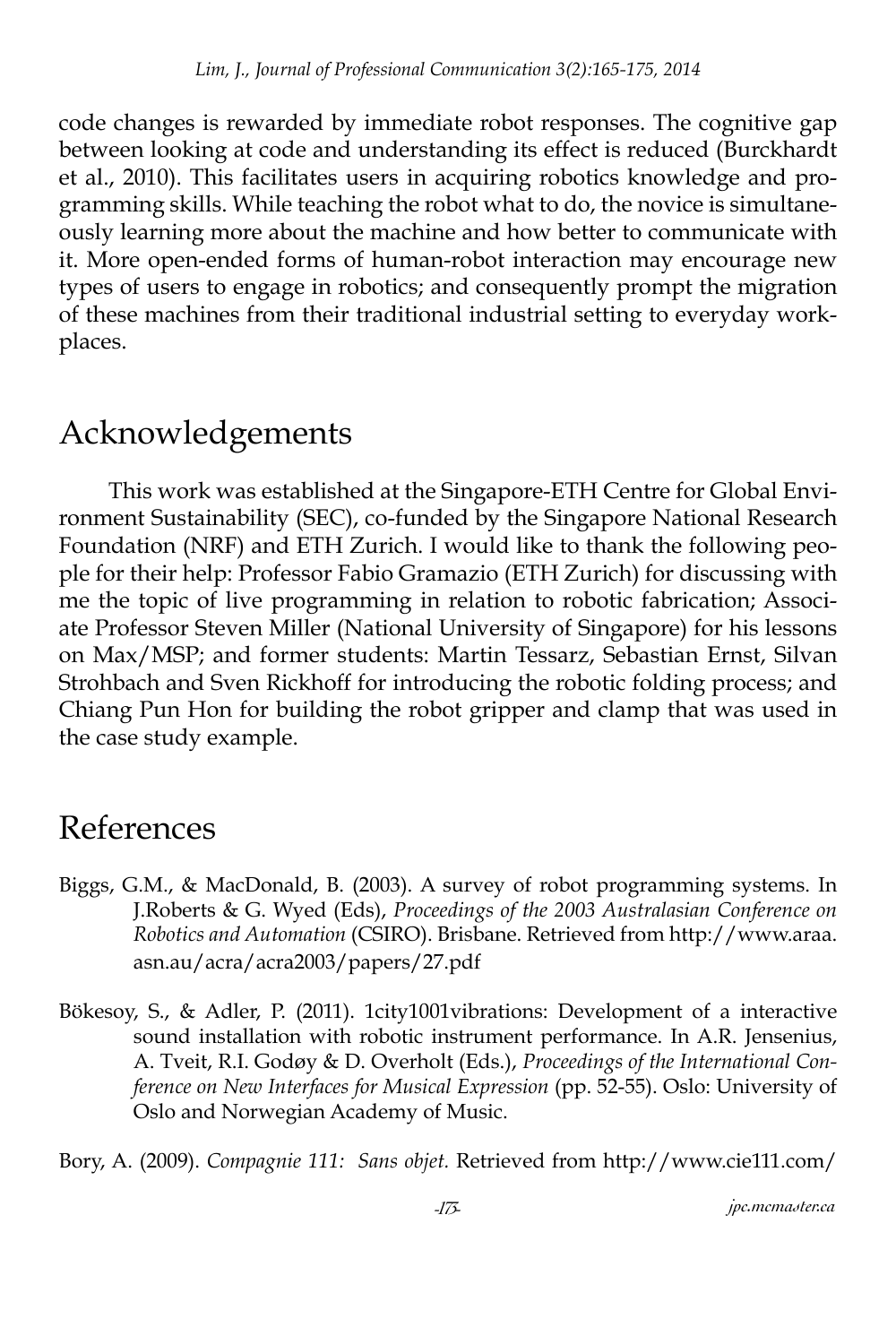en/111/performances/creations/sans-objet (25.6.2012).

- Burckhardt, S., Fahndrich, M., de Halleux, P., Kato, J., McDirmid, S., Moskal, M. & Tillmann, N. (2013). It's alive! Continuous feedback in UI programming. In H.J. Boehm & C. Flanagan (Eds), *Proceedings of the 34th ACM SIGPLAN conference on Programming language design and implementation* (pp. 95-104). New York, NY: ACM New York.
- Diaz, F. (2012). Outside itself: Interactive insallation assembled by robotic machines untouched by human hands. In S. Brell-Cokcan & J. Braumann (Eds), *ROB|ARCH Robotic fabrication in architecture, art, and design* (pp. 180-183). Vienna: Springer Wien New York.
- Ge Wang. (2010). *The ChucK audio programming language: A strongly-timed and on-the- fly Environ/mentality* (Doctoral dissertation). Princeton University. Retrieved from https://ccrma.stanford.edu/~ge/thesis.html
- Gramazio, F., & Kohler, M. (2008). *Digital materiality in architecture.* Baden: Lars Müller Publishers.
- Gramazio, F., Kohler, M., & Willman, J. (2014). *The robotic touch: How robots change architecture.* Zurich: Park Books AG.
- Hancock, C. M. (2003). *Real-time programming and the big ideas of computational literacy*  (Doctoral dissertation). Massachusetts Institute of Technology. Retrieved from http://llk.media.mit.edu/papers/ch-phd.pdf
- Lim, J., Gramazio, F., & Kohler, M. (2013). A software environment for designing through robotic fabrication. In R. Stouffs, P. Jansen, S. Roudavski & B. Tuncer (Eds), *Open systems: Proceedings of the 18th International Conference on Computer-Aided Architectural Design Research in Asia* (pp. 45-54). Singapore: National University of Singapore.
- McCarthy, J. (2002). Rethinking the computer music language: Supercollider. *Computer Music Journal, 26*(4), 61-68.

*Goodfellow, P., Journal of Professional Communication 3(2):x-x, 201x*

Puckette, M. (1996). Pure data. In *Proceedings of International Computer Music Conference* (pp. 37-41). Ann Arbor, MI: MPublishing University of Michigan Library.

Puckette, M. (2002). Max at seventeen. *Computer Music Journal, 26*(4), 31-43.